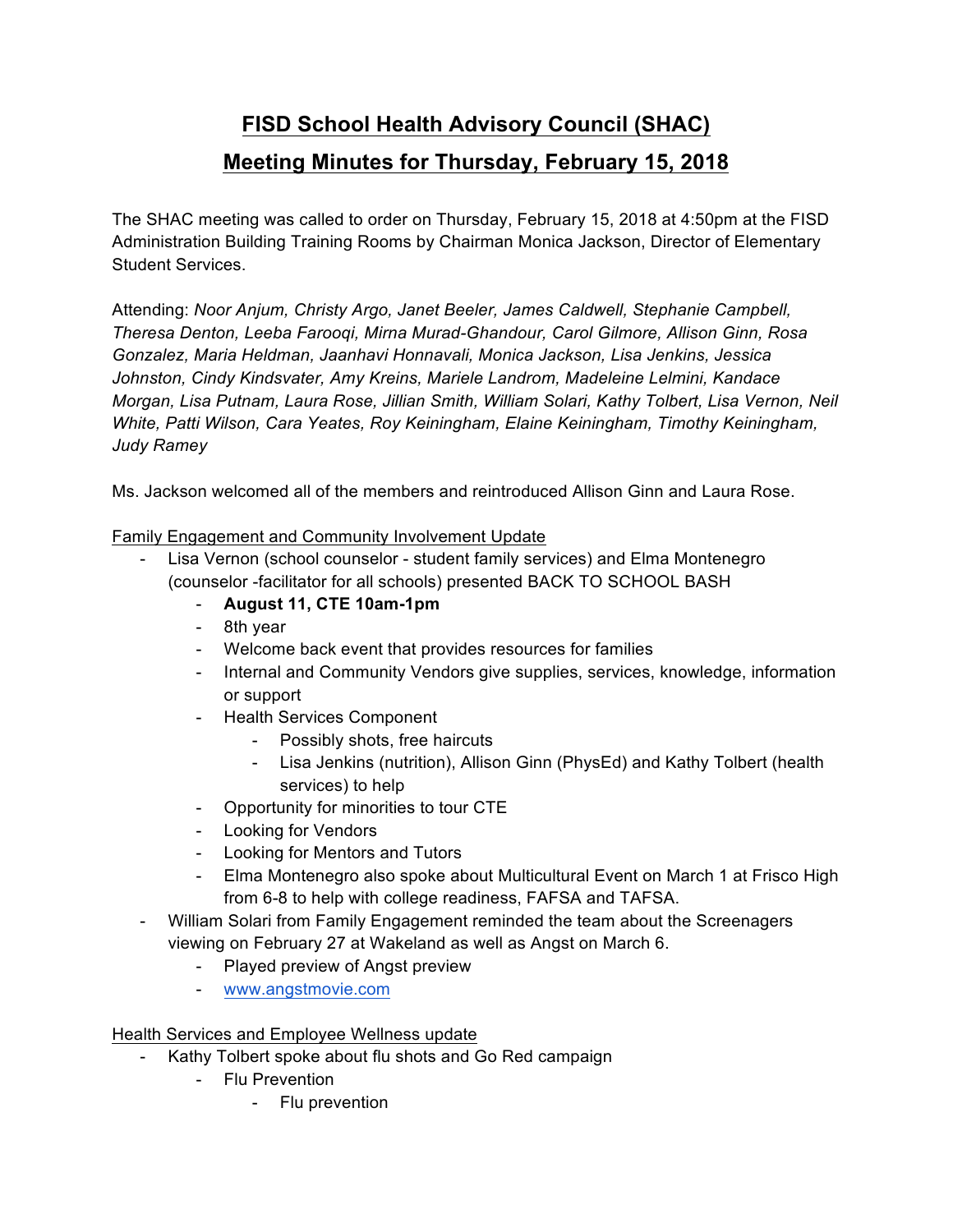- Hand washing
- Isolate students
- Schools disinfecting daily as well as deep fogging
- Clinics
	- Campus to campus
	- 100 flu shots at admin
- Go Red Campaign
	- @fisd\_nursing
	- Feb 2 was wear red
	- Heart Health
		- Check blood pressure, cuffs in all breakrooms
		- Know your #s
		- Hoops and Jump Rope for Heart

Overview of Breakout Sessions:

- Where are you with your current goals?
- What work needs to be done?
- How will you accomplish these goals by the end of year?
- What can Monica, Laura or Allison do to support your goals?
- We will reconvene at 5:45.

At 5:15 broke out into Sub Committees. Meeting notes for sub committees were recorded by the sub-committee secretaries.

At 5:45 the Sub Committees came back to share . Sub Committee Reports:

- 1. Health & Physical Education/Nutrition/Physical Environment/Governance
	- District Wide Health Fair
		- Include all school levels
		- Looking at September so can tie into Medical City 21 Day Challenge sign up (September 17- October 1)
		- Possible 9-12pm
		- Flu Clinic and Nutrition included
		- Will form Sub Committees
			- Coaches
			- HL Chairs
			- Principals
- 2) Counseling and Psychological Services/Social and Emotional Climate
	- Power Down Day in April
		- Conversation cards at restaurants